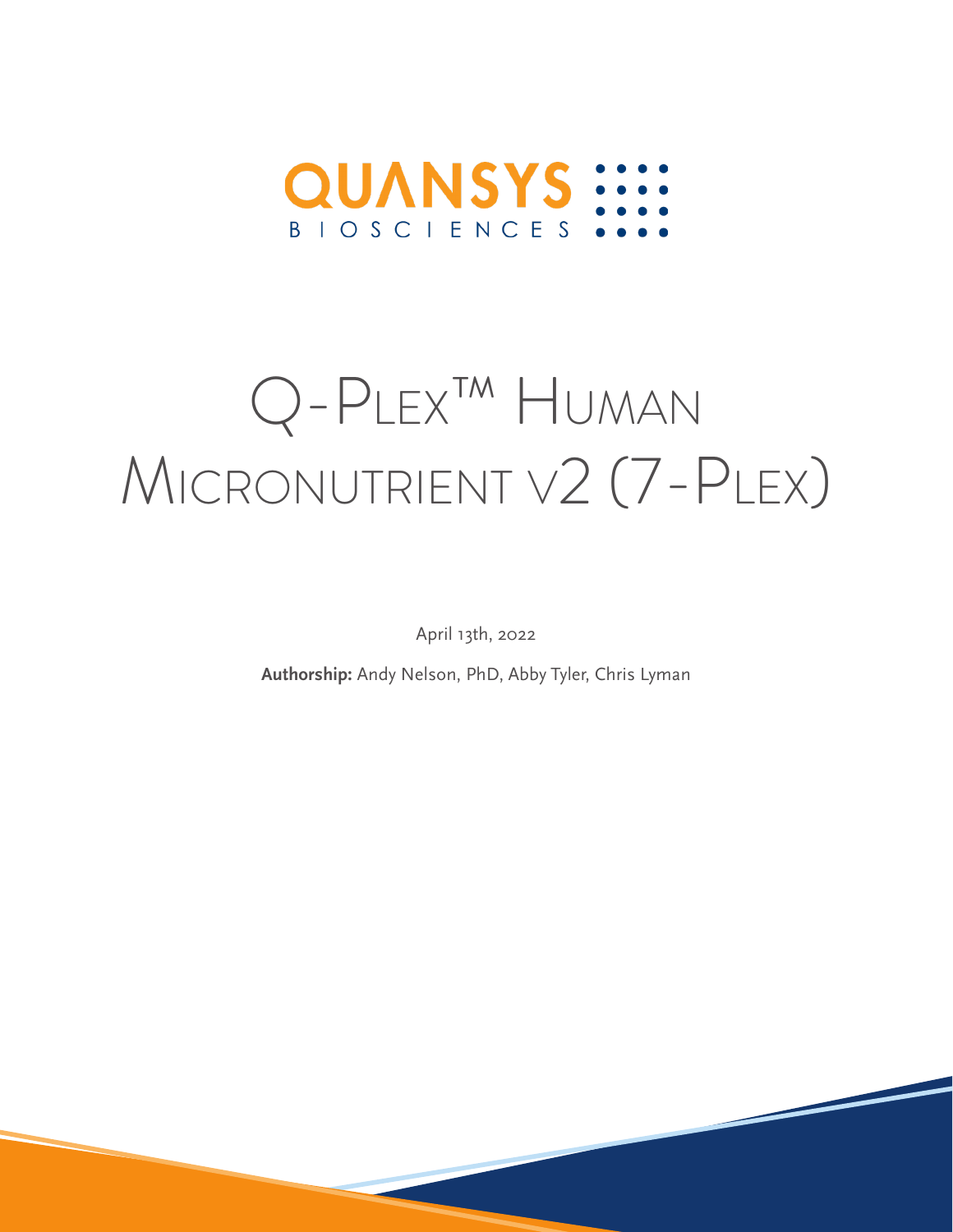## Introduction

Micronutrient deficiency (MND) can have systemic and enduring repercussions upon an individual as well as their offspring (1). MNDs affect populations across the globe, but disproportionately affect children and women of reproductive age in low- and middle-income countries (LMIC). MNDs can significantly reduce quality of life and have deadly consequences if left untreated. Public health surveillance programs are needed to identify populations at risk and determine the appropriate interventions to apply. However, it has been shown that the sustainability of such programs depends upon cost, capacity development, and location of the institutional base (2).

Several organizations have attempted to provide comprehensive platforms to address the needs of public health surveillance programs. Well characterized methods are often available only in testing centers outside the region or country. An important group to note here is the VitMin Lab (Willstätt, Germany), which is often considered the gold standard in measuring micronutrients via a traditional sandwich ELISA approach (3). However, this preference creates a high demand for services and creates an export related barrier to researchers in different situations (4). Thus, there exists a need for an affordable, accurate, and easy to implement and use assay that fits the needs of public health surveillance programs in LMICs.

## Q-Plex<sup>™</sup> Human Micronutrient (7-Plex) critical feedback

Originally introduced in 2014, the Multiplex Micronutrient Assessment Tool (MMAT), was a multiplex ELISA developed as a collaboration between PATH (Seattle, WA, USA) and Quansys Biosciences (Logan, UT, USA). The MMAT was renamed as the Q-Plex Human Micronutrient (5-Plex) upon official release. The assay simultaneously assessed the level of 5 analytes, including ferritin, C-reactive protein (CRP), α-1-acid glycoprotein (AGP), soluble transferrin receptor (sTfR), and retinol binding protein 4 (RBP4) (5). The multiplex ELISA allowed for more data to be generated and collected from small blood samples compared to traditional ELISAs. Additionally, unlike other multiplex ELISA platforms, such as the Luminex and MagPix platforms that rely on a fluidics system that may require specialized facilities, training, and service, the Q-Plex kit was designed upon and followed a conventional ELISA protocol, requiring relatively little training and specialized equipment. In 2017, the panel of analytes was expanded to include thyroglobulin (Tg) and histidine rich protein II (HRP2) and renamed as the Q-Plex Human Micronutrient (7-Plex). This broadened the assay's capabilities, allowing it to indicate iodine status as well as whether the patient was currently or recently infected with *Plasmodium falciparum* malaria (6,7). Additionally, the use with dry blood spots (DBS) as a specimen type was determined to work well for all analytes except for ferritin, which in DBS is known to reflect a mixture of ferritin from serum along with intracellular ferritin from lysed red blood cells, confounding test results (8).

The Q-Plex Human Micronutrient (7-Plex) assay was tested extensively by labs outside of Quansys Biosciences and PATH to verify performance before wide deployment in the field. External testing demonstrated good correlation for many of the analytes but identified concerns about data correlation with more established methods. One study demonstrated differences between data generated from the Q-Plex Human Micronutrient (7-Plex) and the VitMin Lab, and notably in differences between the sTfR, AGP, RBP4, along with the sensitivity of the ferritin assay (4). A second study completed by the CDC, compared Quansys ferritin, sTfR, CRP, and AGP with Roche clinical analyzer for ferritin, sTfR, CRP and AGP and a retinol HPLC reference standard supported some of these findings, highlighting the variability of sTfR and RBP4 (9).

РАТН

0::A0*\$11*200

**QUANSYS** 

**BIOSCIENCES**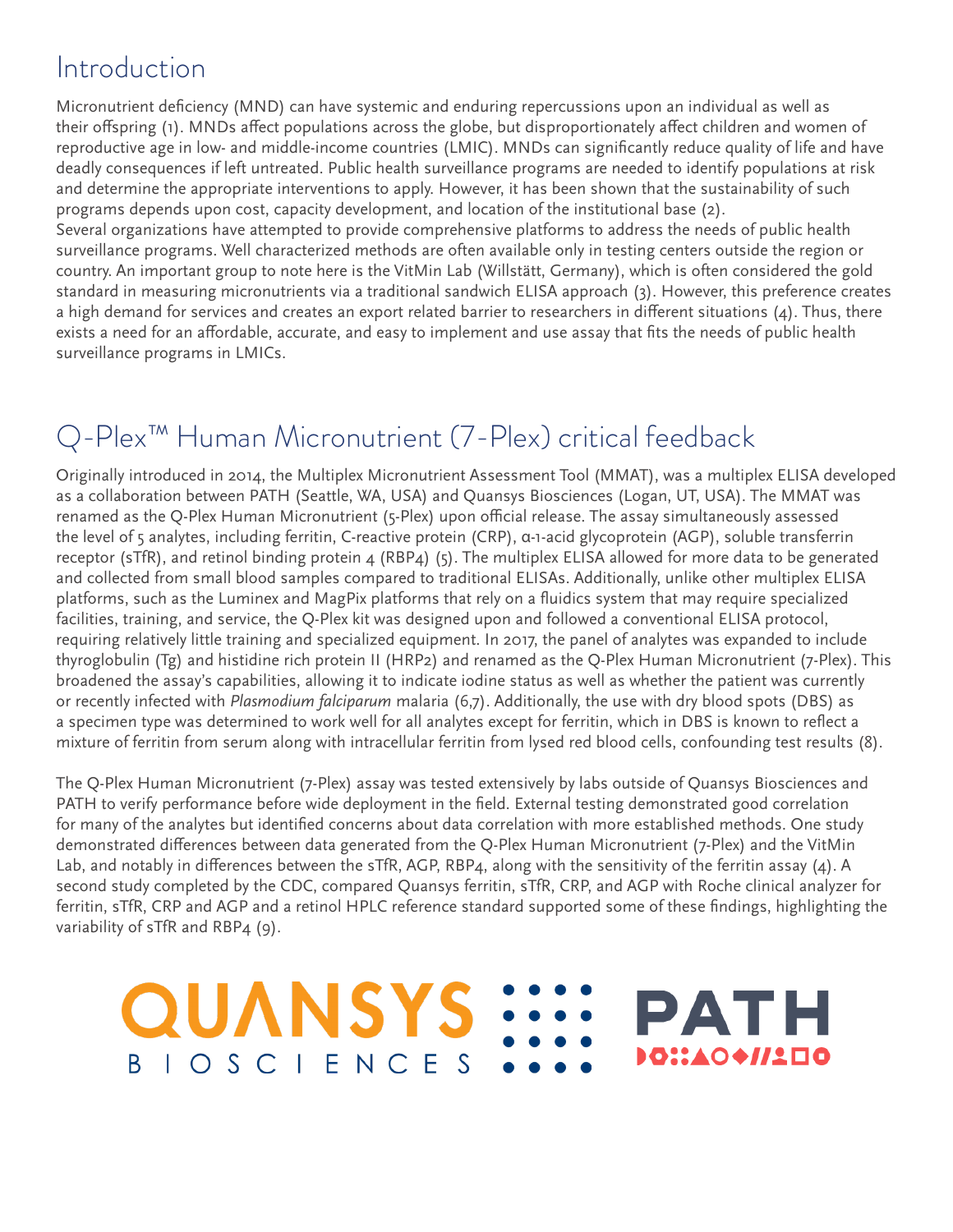The CDCs ongoing external quality assurance efforts to improve standardization of MN assays provided a supportive platform to validate outside findings. Forty samples characterized in duplicate over 10 individual runs by a Roche clinical analyzer for CRP, sTfR, ferritin, AGP, and retinol HPLC were obtained from the CDC Method Performance Certification program. Data from these samples generated on the Q-Plex Human Micronutrient (7-Plex) show good agreement with the CDC's reference values for ferritin and CRP (Fig. 1-2), however, the analysis shows poor agreement for AGP, sTfR, and RBP4, correlating with the findings from previous studies (Fig. 3-5). Data is not shown here for thyroglobulin as the CDC reference samples have not been characterized for this analyte.

Taken together, these data and the feedback provided by third party assessments clearly highlighted the areas in need of refinement in order for the MMAT assays to be a viable alternative to existing methods. Briefly, the main points are as follows:

- Sensitivity of ferritin assay
- Precision of RBP4 assay
- Correlation of sTfR and AGP data with established methods



### Figure 1 - Ferritin Correlation



### Figure 2 - CRP Correlation



#### Figure 3 - AGP Correlation **Figure 4** - strategies **Figure 4** - strategies **Figure 4** - strategies **Figure 4** - strategies **Figure 4** - strategies **Figure 4** - strategies **Figure 4** - strategies **Figure 4** - strategies **Fi**

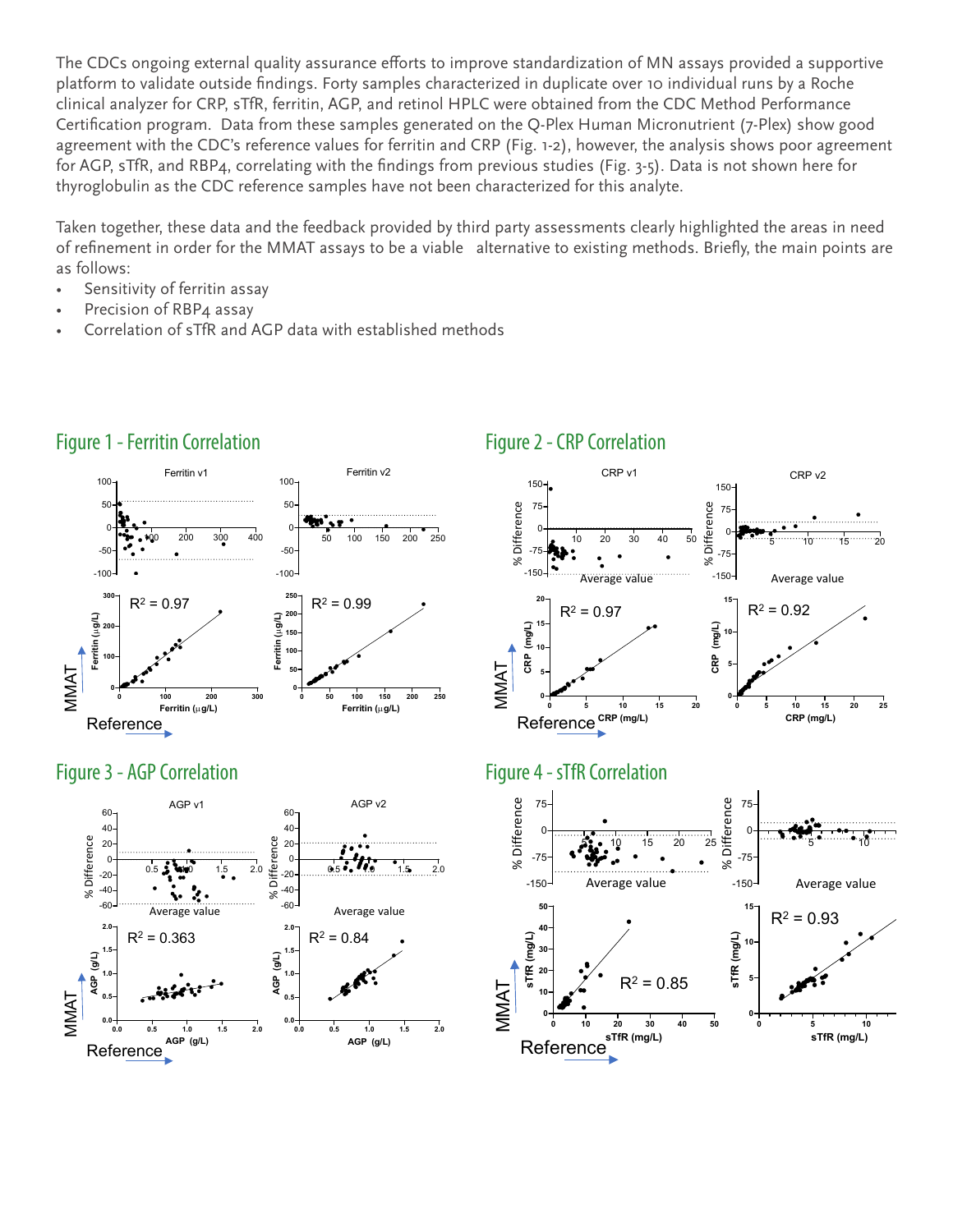## Q-Plex™ Human Micronutrient (7-Plex) data

To address the areas in need of improvement, Quansys refined the tool to generate Q-Plex Human Micronutrient v2 (7-Plex). Specifically, new capture antibody improved sensitivity of the ferritin assay, while still maintaining the correlation with the reference samples (Fig. 1). This has shifted the assay range to ensure that the sample distribution falls more consistently into the middle of the quantifiable range, which leads to more accurate and precise measurement of samples with low levels of ferritin. (Fig. 6A).

The lack of precision observed for RBP4 was determined to be associated with RBP4 sample values falling at or above the upper limit of quantification of the assay. To address this challenge, the assay was re-calibrated to ensure that all endogenous samples, not just samples from individuals deficient in Vitamin A, fall into the linear portion of the standard curve where quantitation is more precise (Fig. 6B). This was made possible by the heightened sensitivity of the ferritin assay, which allowed an increase in the working dilution of the sample from 1:10 to 1:40. Additionally, data from tests using the CDC's samples from the Serum Micronutrient Performance Verification program show strong correlation between levels of RBP4 and retinol  $(R2 = 0.75)$  (Fig. 5).

AGP, CRP, Tg, HRP2 and sTfR were all reoptimized under the 1:40 sample dilution method established for RBP4 and ferritin. Performance characteristics for CRP and Tg did not significantly change with the new sample dilution factor (Fig. 2), however, AGP results showed that optimization improves correlation to the reference values while also shifting data points away from the limits of quantification (Fig. 6C-D). To improve the sTfR assay, a new capture and detection antibody set was identified and used to improve correlation to the CDC reference values (Fig. 4).

#### Figure 5 - RBP4 correlates with Vitamin A



The final step in improving the Micronutrient assay was to remove a technological barrier that may cause lab to lab variation when processing samples with the same kits and materials. The assay is optimized without the need for a plate shaker throughout the incubation steps of the protocol. This not only eases the burden of equipment requirements but also eliminates any variability generated from differences between plate shakers operating at variable speeds. Additionally, Quansys has made available control samples to insure assay performance.

#### **Taken together, the newly optimized Q-Plex Human Micronutrient v2 (7-Plex) assay addresses feedback in the following ways:**

- *• Improved sensitivity of ferritin assay*
- *• Improved precision of RBP4 assay*
- *• Improved correlation of sTfR and AGP data with established methods*
- *• Removed need for plate shaker*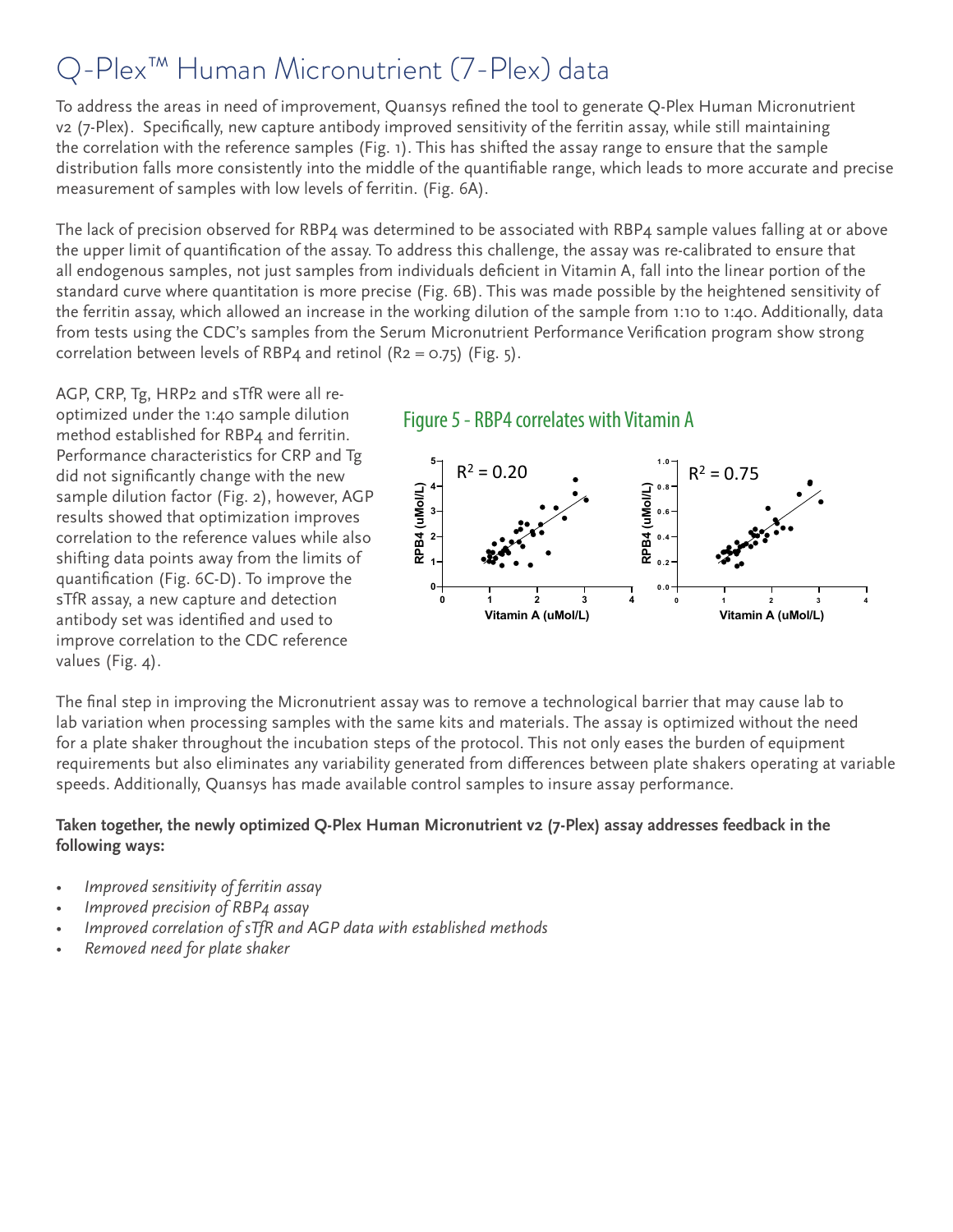



## Discussion and Future Directions

The data presented here demonstrate the significant improvements to the Q-Plex Human Micronutrient assay arising from the combined efforts of Quansys working closely with PATH, the CDC, and several individual labs focused on addressing global MND concerns. The assay is an accurate and affordable tool for measuring micronutrients in serum and plasma sample types collected as part of related public health surveillance programs.

The Q-Plex Human Micronutrient assay is one of several tools designed in collaboration with PATH to aid those in low- and middle-income countries. Research and studies directly benefitting these groups qualify for special pricing. With ease of use of a traditional ELISA protocol, the platform will help facilitate testing within the survey country.